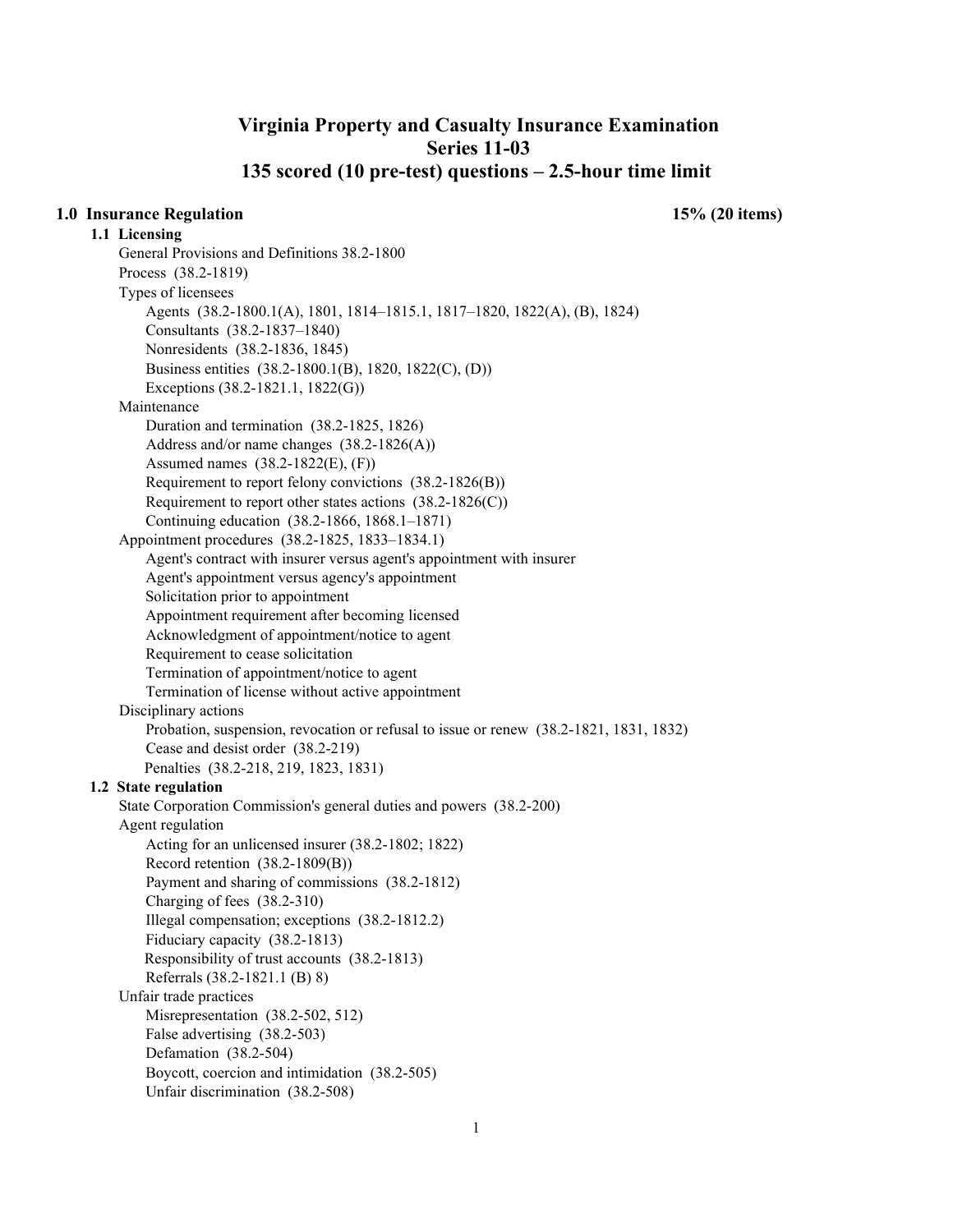Rebating (38.2-509) Examination of books and records (38.2-515, 1317, 1809(A)) Insurance information and privacy protection (38.2-604, 613.2)

# **1.3 Federal regulation**

Fair Credit Reporting Act (15 USC 1681–1681d) Fraud and false statements (18 USC 1033, 1034)

### **1.4 Industry regulation**

National Association of Insurance Commissioners (NAIC)

# **2.0 General Insurance 9% (12 items)**

# **2.1 Concepts**

Risk management key terms

Risk

- Exposure
- Hazard
- Peril

Loss

Methods of handling risk

Avoidance

Retention

Sharing

Reduction

Transfer

Elements of insurable risks Adverse selection

Law of large numbers

Reinsurance

# **2.2 Insurers**

Types of insurers

- Stock companies
- Mutual companies

Reciprocals

Risk retention groups

Surplus lines carriers

Purchasing groups

Private versus government insurers

Admitted versus nonadmitted insurers

Domestic, foreign and alien insurers

Financial status (independent rating services) and operating results

Marketing (distribution) systems

# **2.3 Agents and general rules of agency**

Types Captive Independent Insurer as principal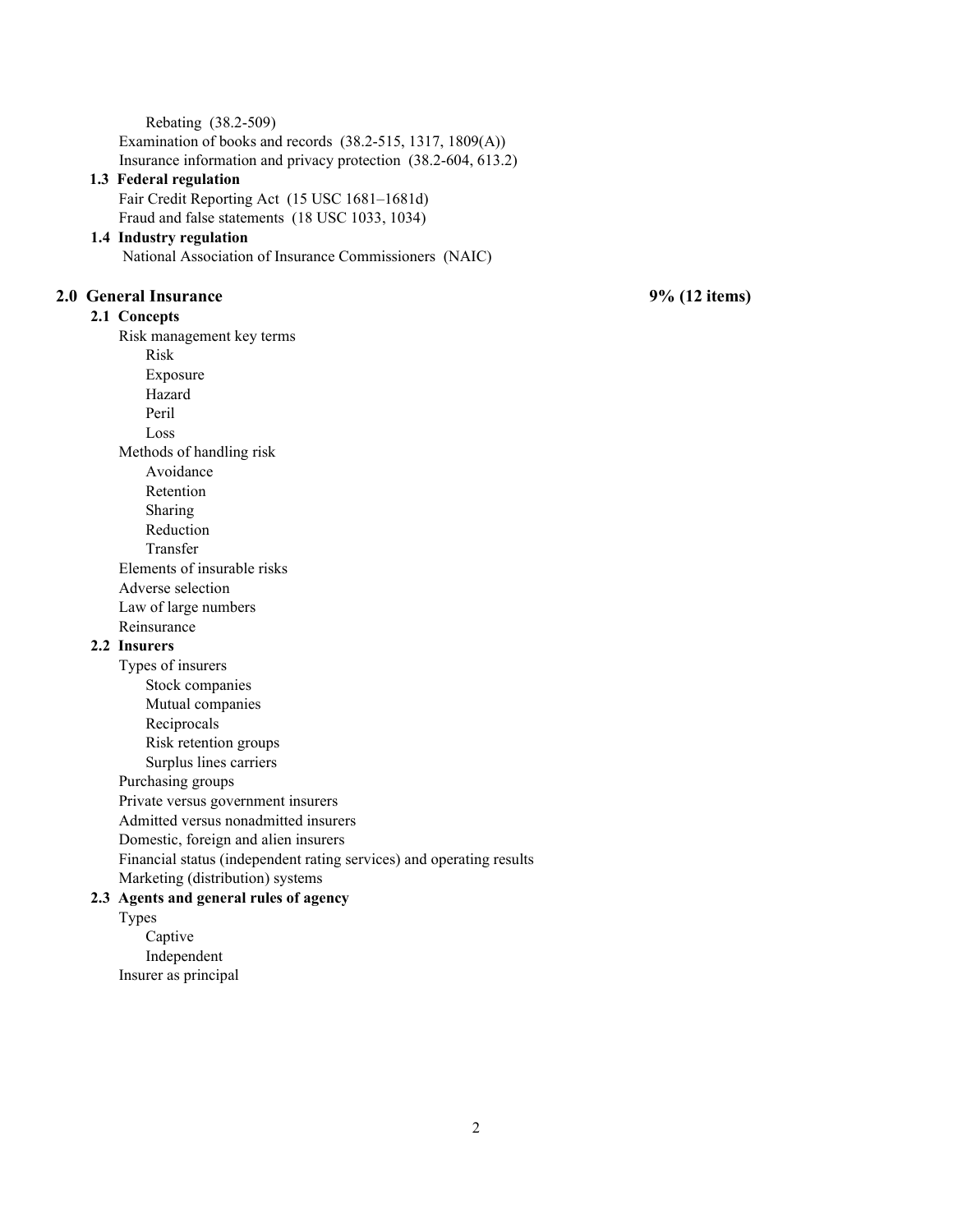Agent of insurer Authority and powers of agents Express Implied Apparent Responsibilities to the applicant/insured **2.4 Contracts**  Elements of a legal contract Offer and acceptance Consideration Competent parties Legal purpose Legal interpretations affecting contracts Ambiguities in a contract of adhesion Reasonable expectations Indemnity Utmost good faith Representations/misrepresentations Warranties Concealment Fraud Waiver and estoppel **3.0 Property and Casualty Insurance Basics 13% (18 items) 3.1 Principles and concepts**  Insurable interest Underwriting Function Rates Loss costs Hazards Physical Moral Morale Negligence Elements of a negligent act Defenses against negligence Proximate Cause Damages Compensatory — special versus general Punitive Absolute liability Strict liability Vicarious liability Causes of loss (perils) Named perils versus special (open) perils Direct loss Consequential or indirect loss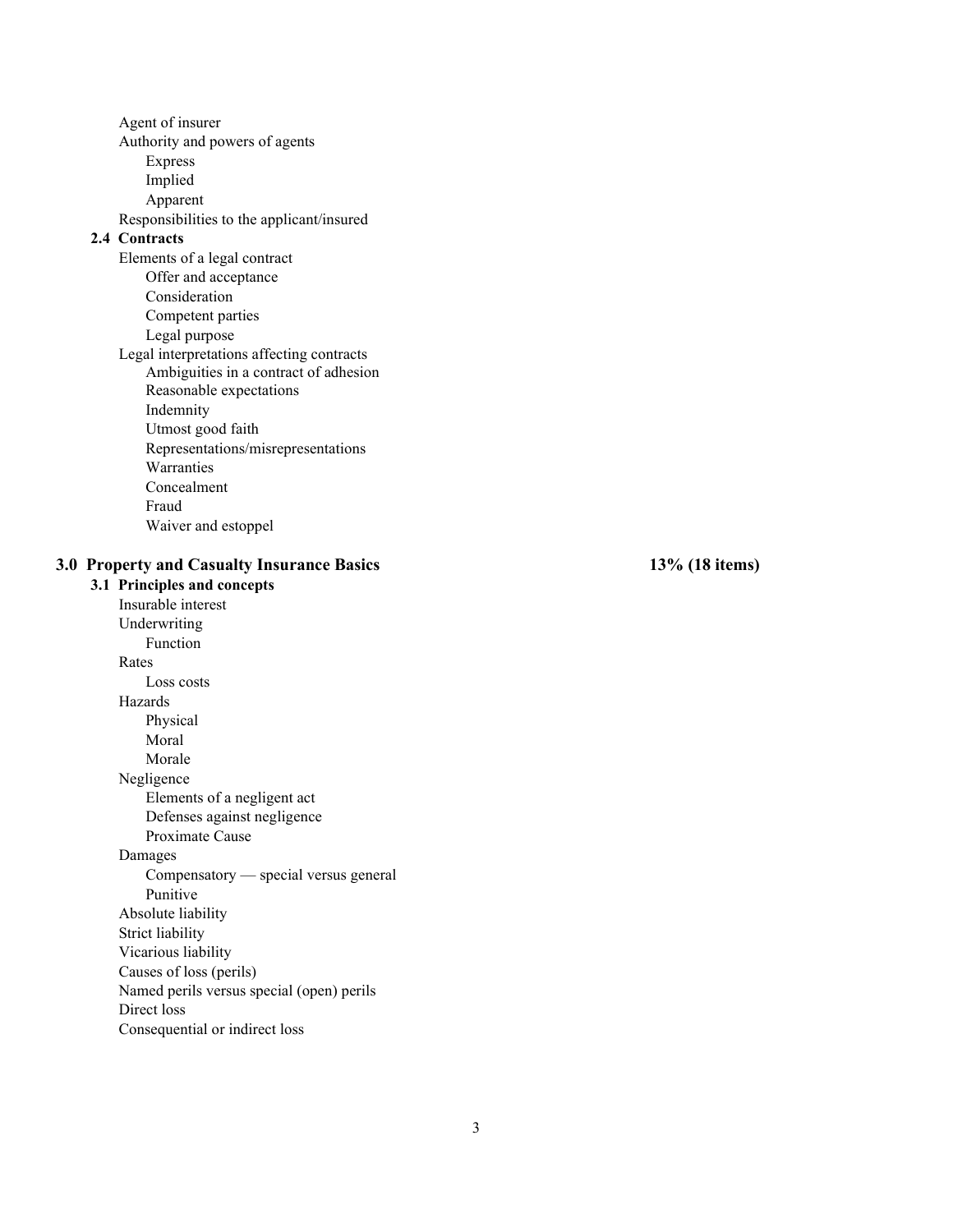Blanket versus specific insurance Basic types of construction Loss valuation Actual cash value Replacement cost Functional replacement cost Guaranteed replacement cost Market value Agreed value Stated amount Valued policy Salvage value **3.2 Policy structure**  Declarations Definitions Insuring agreement or clause Additional/supplementary coverage Conditions Exclusions Endorsements **3.3 Common policy provisions**  Insureds — named, first named and additional Policy period Policy territory Cancellation and nonrenewal Deductibles Other insurance Nonconcurrent Primary and excess Pro rata Contribution by equal shares Limits of liability Per occurrence (accident) Per person Aggregate — general versus products —- completed operations Split Combined single Restoration/nonreduction of limits Coinsurance Vacancy or unoccupancy Named insured provisions Duties after loss Assignment Abandonment Insurer provisions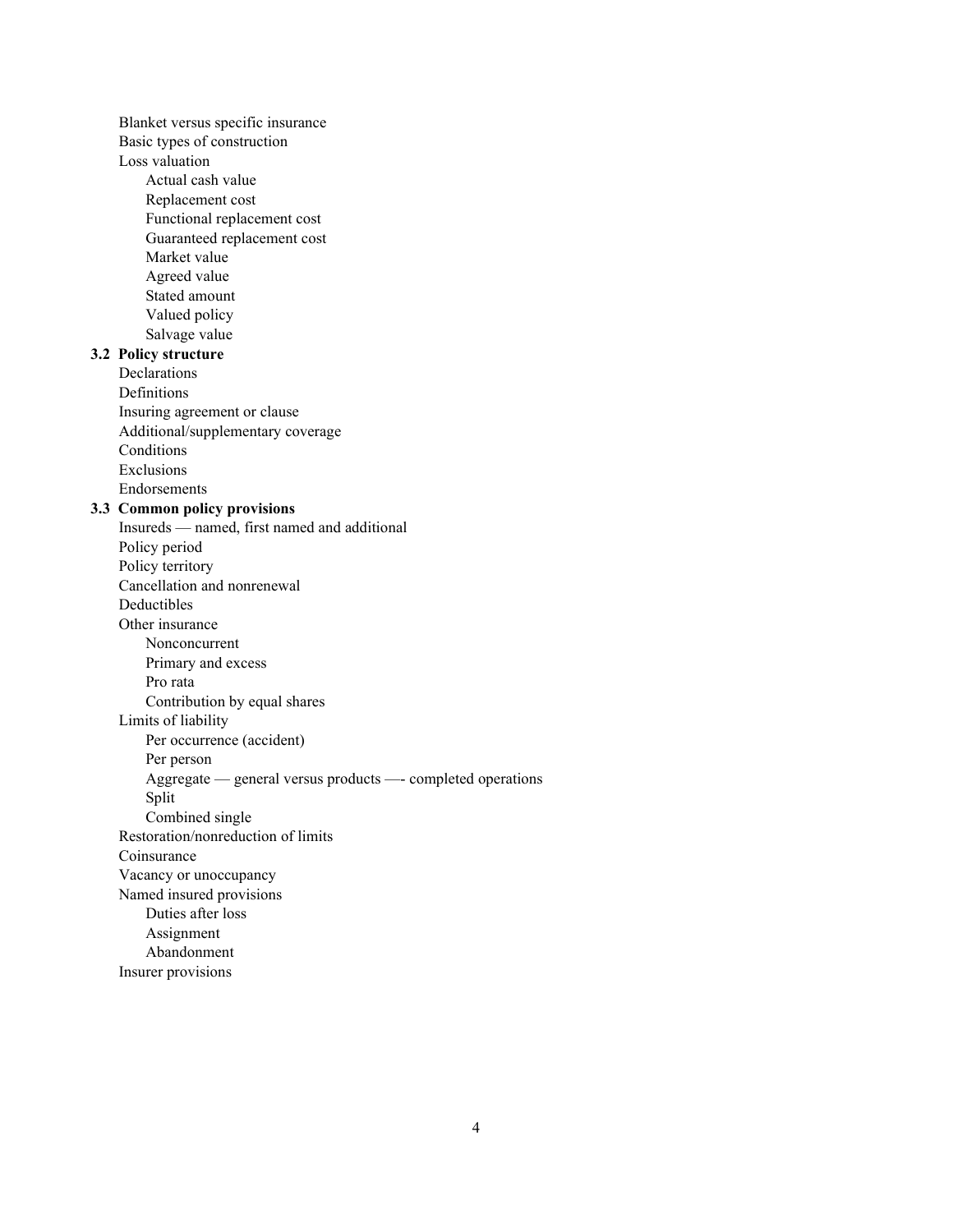Liberalization Subrogation Salvage Claim settlement options Duty to defend Lien holder provisions Standard mortgage clause Loss payable clause No benefit to the bailee

## **3.4 Virginia laws, regulations and required provisions**

Virginia Property and Casualty Insurance Guaranty Association (38.2-1600) **Notices**  Flood exclusion (38.2-2125) Earthquake Exclusion (38.2-2129) Cancellation and nonrenewal Owner occupied dwelling (2113, 2114) Fire (38.2-2105) Commercial liability (38.2-231) Optional Coverages 38.2-2120, 2124 Ordinance or law Water sewer backup Binders (VA 38.2-2112)

### **4.0 Dwelling Policy 5% (7 items)**

### **4.1 Characteristics and purpose**

# **4.2 Coverage forms — Perils insured against**

DP-1 Basic DP-2 Broad

DP-3 Special

#### **4.3 Property coverages**

Coverage A — Dwelling

Coverage B — Other structures

- Coverage C Personal property
- Coverage D Fair rental value
- Coverage E Additional living expense Other coverages

### **4.4 General exclusions**

- **4.5 Conditions**
- **4.6 Personal liability supplement**
- **4.7 VA Special Provisions** (01 45 10 15)

# **4.8 Selected Endorsements**

 Automatic Increase in Insurance Endorsement/Inflation Guard (DP 04 11) Broad Theft Coverage Endorsement (DP 04 72)

Dwelling Under Construction Endorsement (DP 11 43)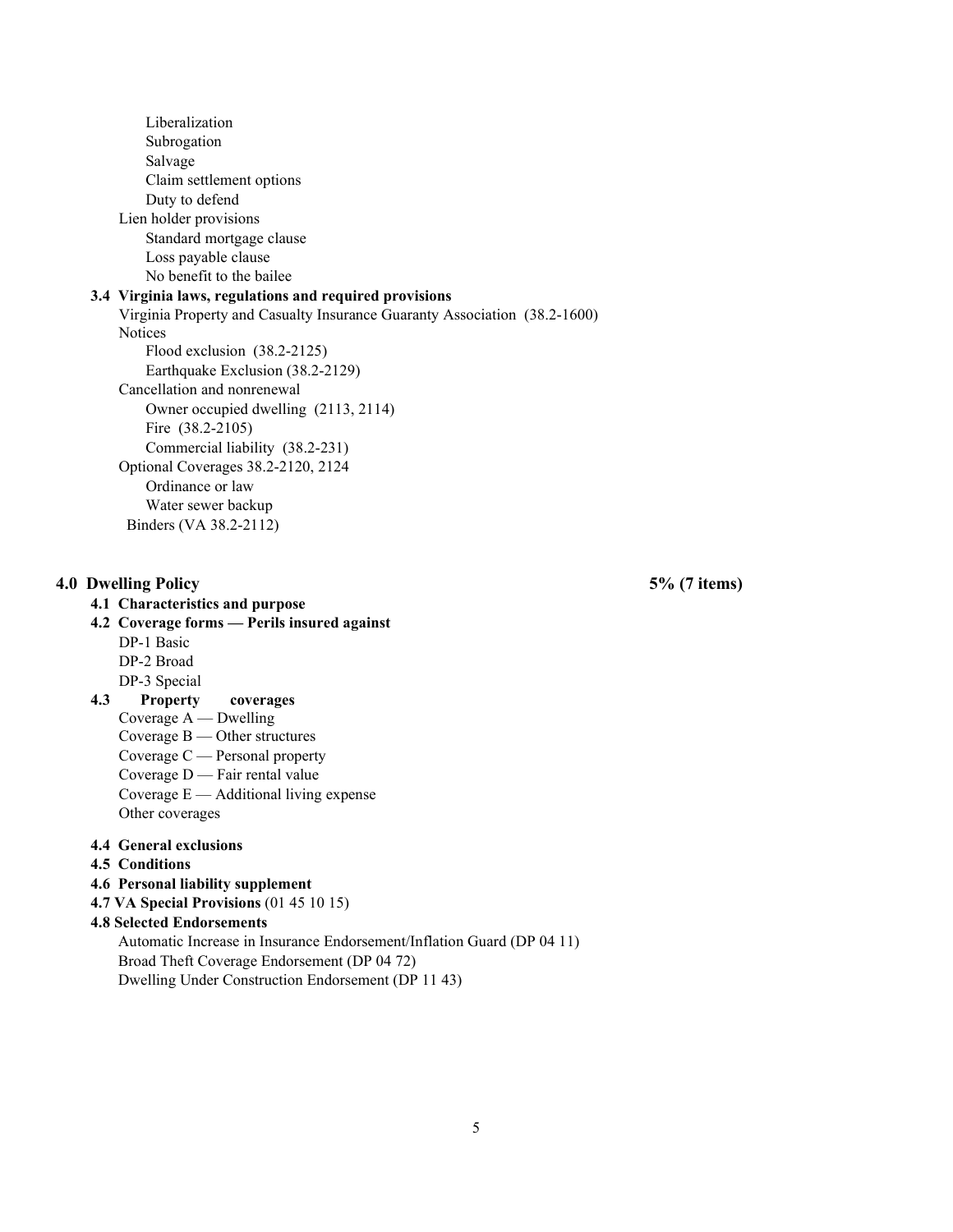### **5.0 Homeowners Policy 13% (18 items)**

**5.1 Coverage forms** 

HO-3 Special HO-4 Tenants HO-5 Comprehensive HO-6 Condominium Unit-Owners **5.2 Definitions 5.3 Section I — Property coverages**  Coverage A — Dwelling Coverage B — Other structures Coverage C — Personal property Coverage D — Additional Living Expense and Fair Rental Value **5.4 Section II — Liability coverages**  Coverage E — Personal liability Coverage F — Medical payments to others **5.5 Perils insured against 5.6 Additional coverages**  Debris removal Reasonable repairs Trees, shrubs and other plants Fire department service charge **Contractual**  Volunteer Property removed Credit card, fund transfer card, forgery and counterfeit money Loss assessment Glass or safety glazing material Landlord's furnishings Claim expenses First aid expenses Damage to property of others **5.7 Exclusions 5.8 Conditions** Provisions for Certain Risks (VA 38.2-2119(B)) **5.9 Other policies**  Mobile Homes  **5.10 Selected Endorsements**  Personal Property Replacement Cost Loss Settlement (HO 04 90) Scheduled Personal Property Endorsement (HO 04 61) Earthquake Endorsement (HO 04 54) Permitted Incidental Occupancies Endorsement (HO 04 42)

Home Daycare Endorsement (HO 04 97)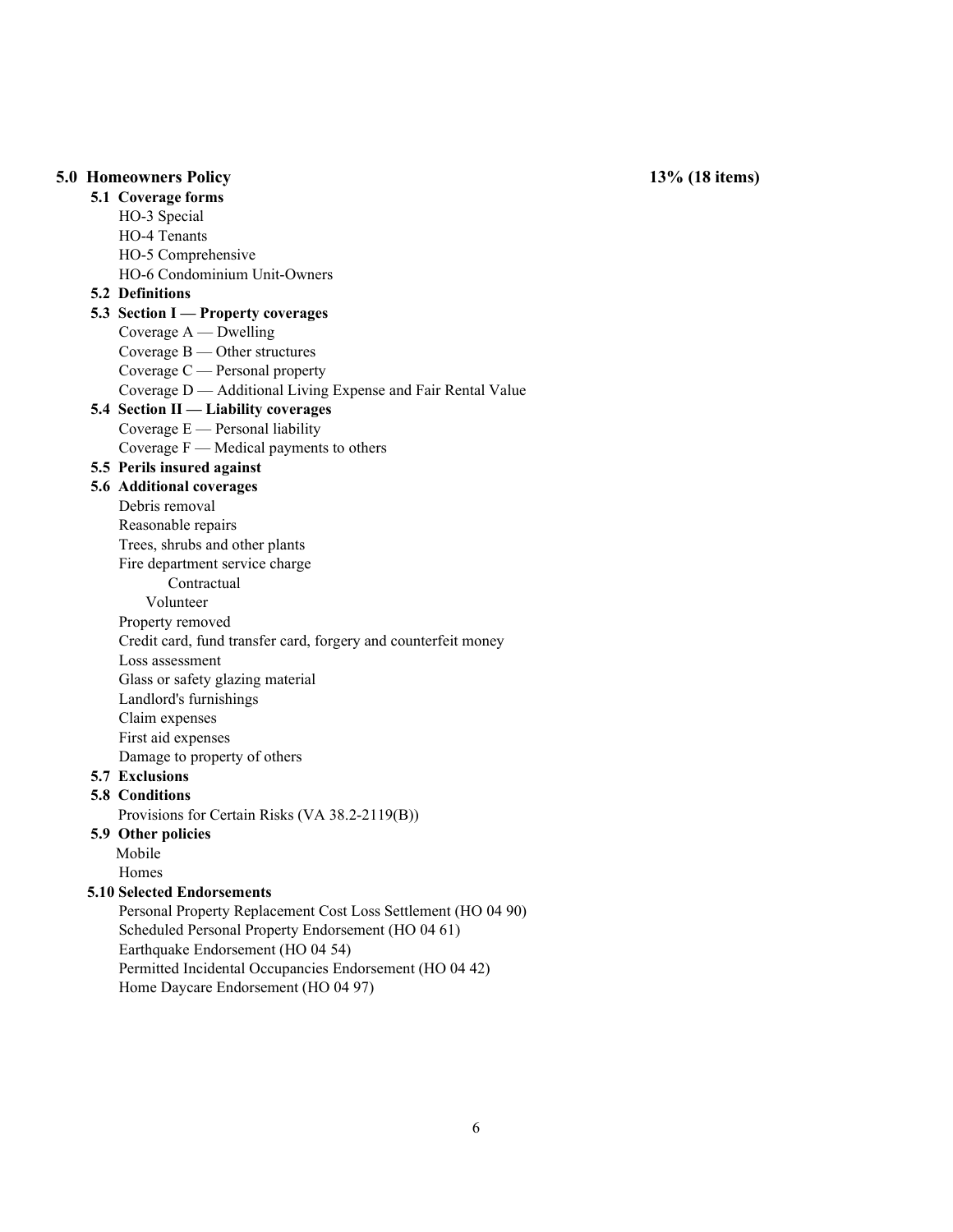Personal Injury Endorsement (HO 24 82) Watercraft Liability Endorsement (HO 24 75) Business Pursuits Endorsement (HO 24 82)

#### **6.0 Auto Insurance 16% (21 items)**

## **6.1 Laws**

Virginia Motor Vehicle Financial Responsibility Law and required limits of liability (38.2-2206; RL 46.2-372, 472) Virginia Automobile Insurance Plan (RL 46.2-464–471) Uninsured/underinsured motorist (38.2-2202, 2206) Definitions Bodily injury Property damage UM/UIM rejection Required limits Cancellation/nonrenewal (38.2-231, 2208, 2212) Specific reasons Notice Notice of eligibility in assigned risk plan Rental reimbursement coverage (38.2-2230) After market parts (38.2-510(C)) **6.2 Personal auto policy**  Definitions Liability coverage Bodily injury and property damage Supplementary payments Exclusions Coverage for damage to your auto Collision Other than collision Deductibles Exclusions Duties after an accident or loss General provisions Selected endorsements Amendment of policy provisions — Virginia (PP 01 99 12 20) Medical expense and income loss benefits coverage — Virginia (PP 05 96 01 16) Transportation expenses coverage — Virginia (PP 13 52 10 20) Joint ownership coverage — Virginia (PP 13 53 06 15) Towing and labor costs — Virginia (PP 13 55 06 00) Extended non-owned coverage for named individual — Virginia (PP 13 56 01 05) Miscellaneous type vehicle — Virginia (PP 13 63 01 05) Uninsured motorists coverage — Virginia (PP 14 03 01 05) Loss Payable Clause (PP 03 05 08 86) **6.3 Commercial auto**  Commercial auto coverage forms Business auto Auto dealers coverage form Motor carrier

Coverage form sections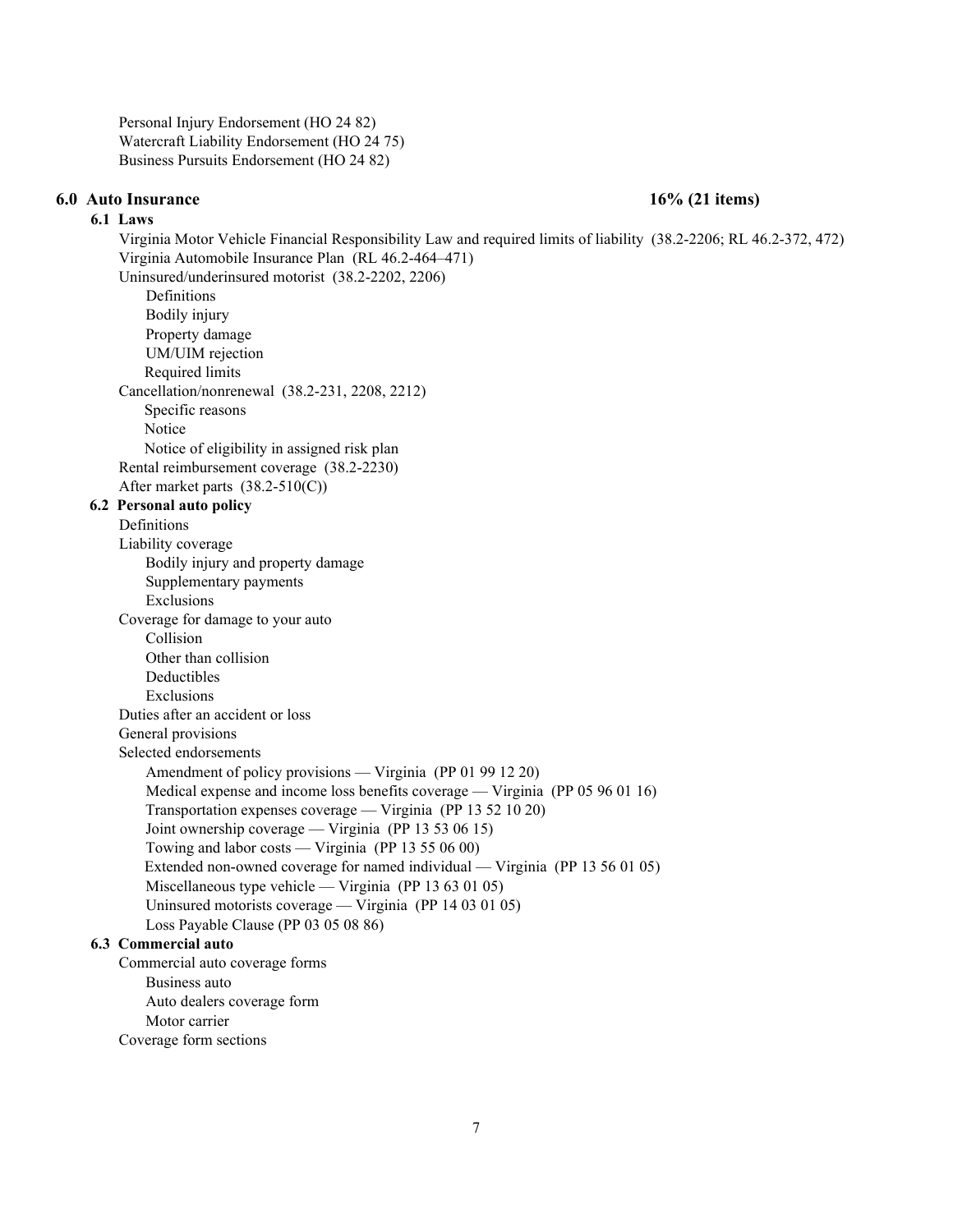Covered autos Liability coverage Garagekeepers coverage Trailer interchange coverage Physical damage coverage Conditions Definitions Selected endorsements Uninsured motorist — Virginia (CA 21 21) Virginia Split Uninsured Motorist (CA 31 27) Virginia medical expense and income loss benefits (CA 22 46) **7.0 Commercial Package Policy (CPP) 12% (16 items) 7.1 Components of a commercial package policy**  Common policy declarations Common policy conditions Interline endorsements One or more coverage parts **7.2 Commercial general liability**  Commercial general liability coverage forms Bodily injury and property damage liability Personal and advertising injury liability Medical payments Supplementary payments Who is an insured Limits of liability Conditions Definitions Exclusions Occurrence versus claims-made Premises and operations Products and completed operations Insured contract **7.3 Commercial property**  Commercial property conditions form Coverage forms Building and personal property Condominium association Condominium commercial unit-owners Builders risk Business income Extra expense Causes of loss forms Basic Broad Special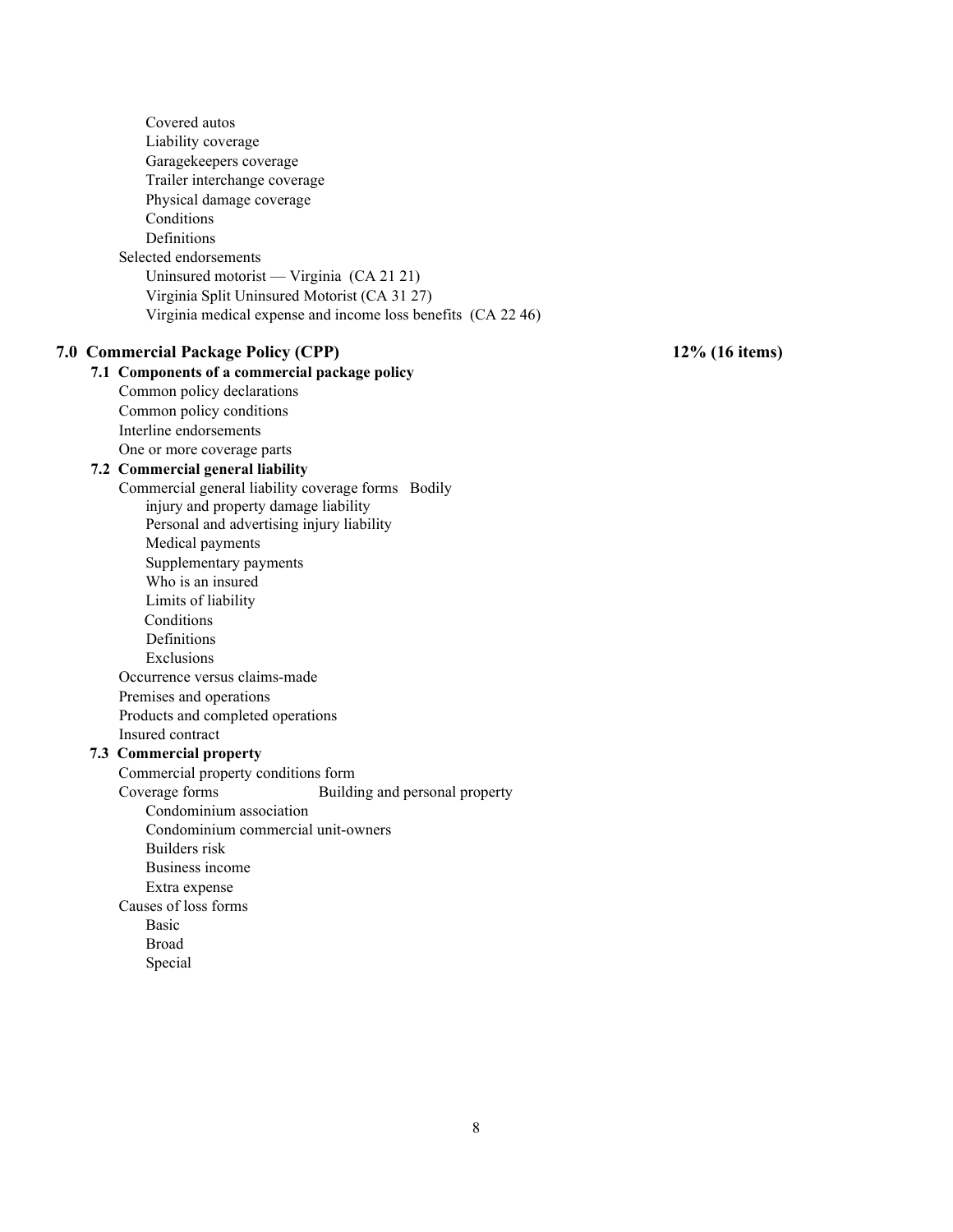# **7.4 Commercial crime**  General definitions Burglary Theft Robbery Crime coverage forms Commercial crime coverage forms (discovery/loss sustained) Government crime coverage forms (discovery/loss sustained) Coverages Employee theft Forgery or alteration Inside — theft of money and securities Inside — robbery or safe burglary of other property Outside premises Computer fraud Funds transfer fraud Money orders and counterfeit money Other crime coverages Extortion — commercial entities Guests' property **7.5 Commercial inland marine**  Nationwide marine definition Commercial inland marine conditions form Inland marine coverage forms Accounts receivable Bailee's customer Commercial articles Contractors equipment floater Electronic data processing Equipment dealers Installation floater Signs Valuable papers and records Transportation coverages Common carrier cargo liability Motor truck cargo forms Transit coverage forms **7.6 Boiler and machinery** (§ 38.2-115) Equipment breakdown protection coverage form Selected endorsements Actual Cash Value (EB 99 59) Business Income - Report of Values **7.7 Farm coverage**  Farm property coverage form Coverage A — Dwellings Coverage B — Other private structures Coverage C — Household personal property

Coverage D — Loss of use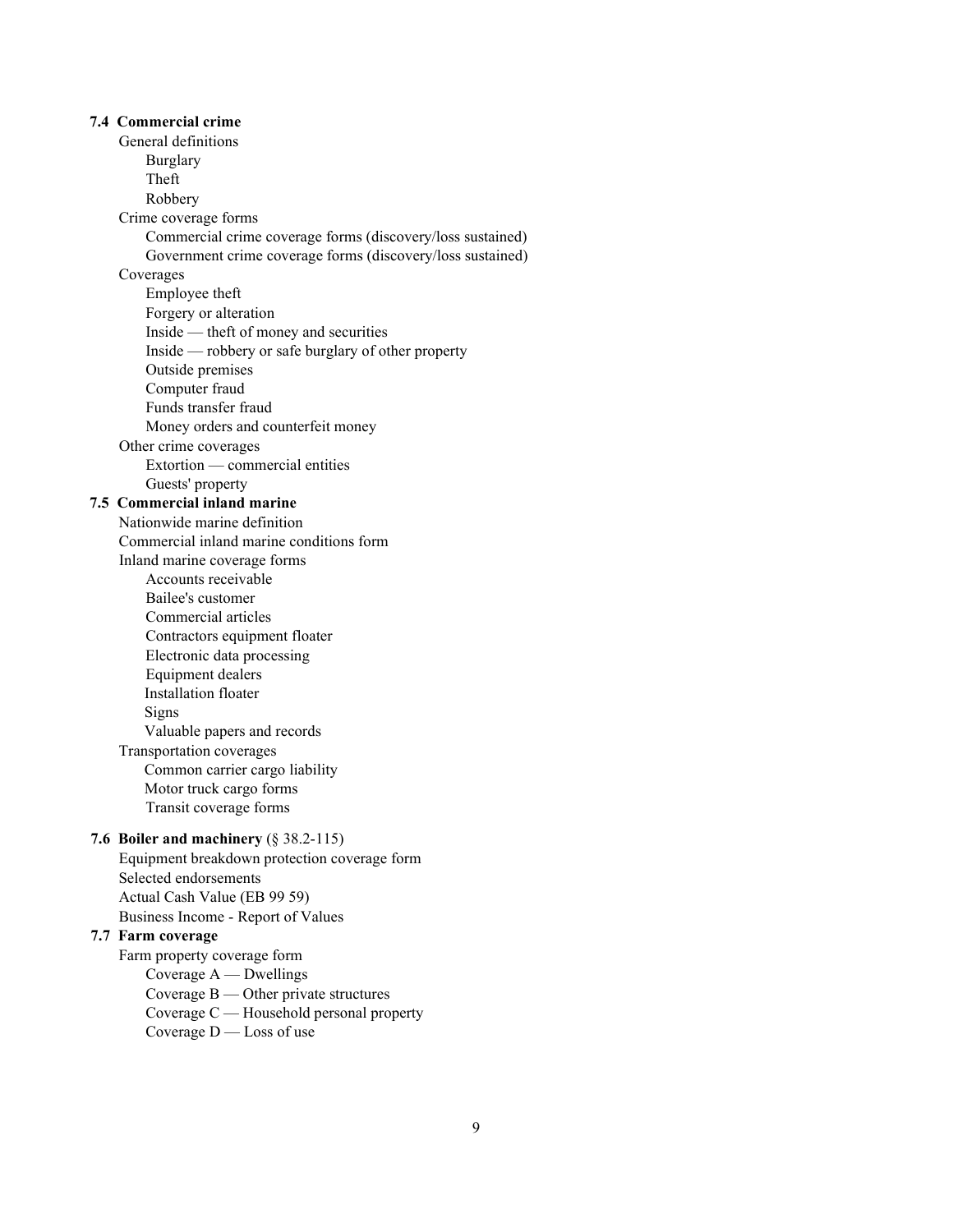Coverage  $E$  — Scheduled farm personal property Coverage F — Unscheduled farm personal property Coverage G — Other farm structures Farm liability coverage form Coverage H — Bodily injury and property damage Coverage I — Personal and advertising injury Coverage J — Medical payments Mobile agricultural machinery and equipment coverage form Livestock coverage form Definitions Causes of loss (basic, broad and special) Conditions Exclusions Additional coverages **7.8 Selected Endorsements**  Ordinance or Law Coverage (CP 04 05) Peak Season Limit of Insurance (CP 12 30) Value Reporting Form (Full Value Form) (CP 13 10) Spoilage (CP 04 40) Vacancy Permit ( CP 04 50) **8.0 Businessowners Policy 5% (7 items) 8.1 Characteristics and purpose 8.2 Businessowners Section I — Property**  Coverage Exclusions Limits of insurance Deductibles Loss conditions General conditions Optional coverages Definitions **8.3 Businessowners Section II — Liability**  Business liability Medical expenses Exclusions Who is an insured Limits of insurance General conditions Definitions **8.4 Businessowners Section III — Common Policy Conditions 8.5 Selected Endorsements**  Earthquake Endorsement (BP 10 03) Protective Safeguards Endorsement (BP 04 30) Named Perils Endorsement (BP 10 09)